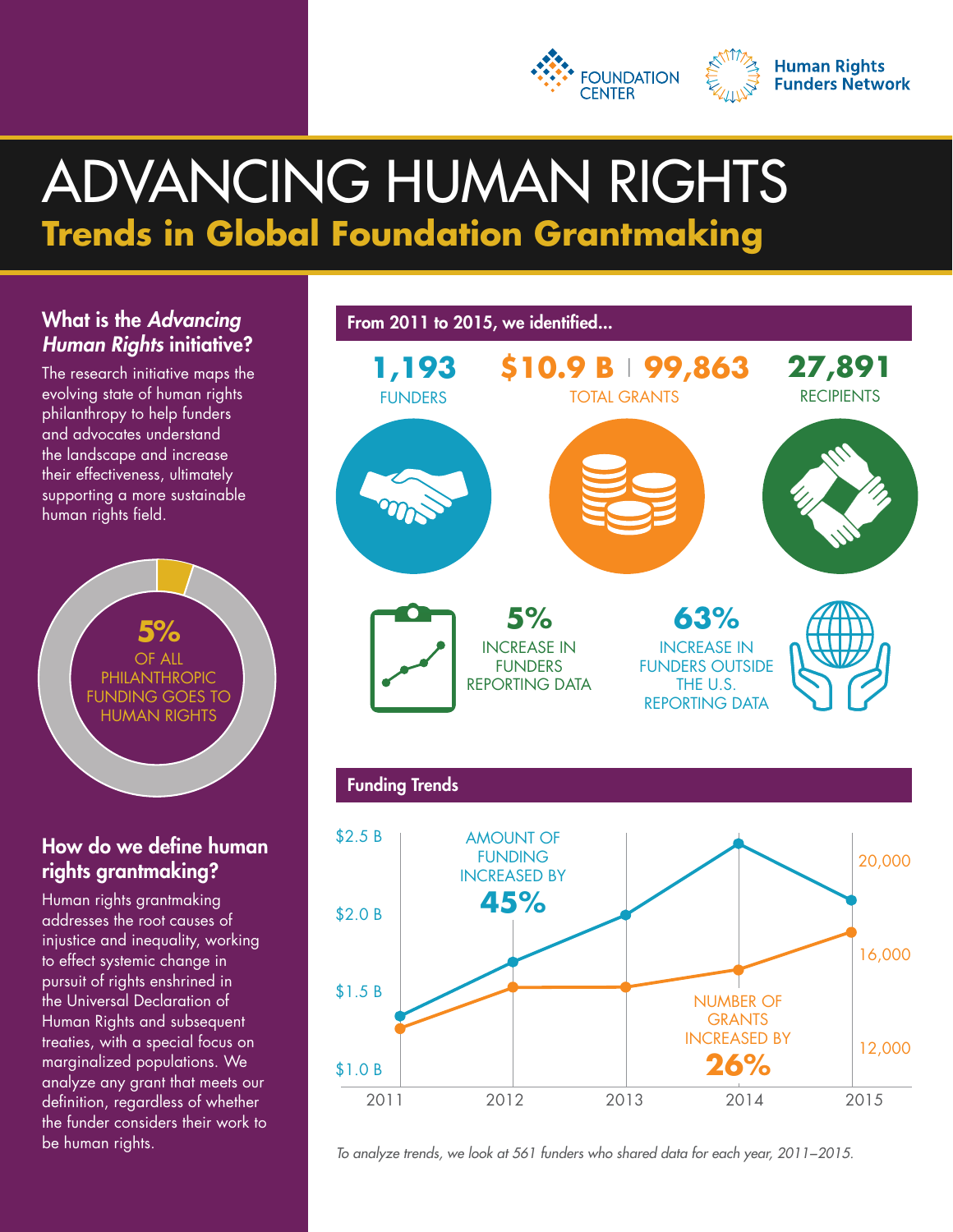

#### Human Rights Funding by Issue, 2011–2015

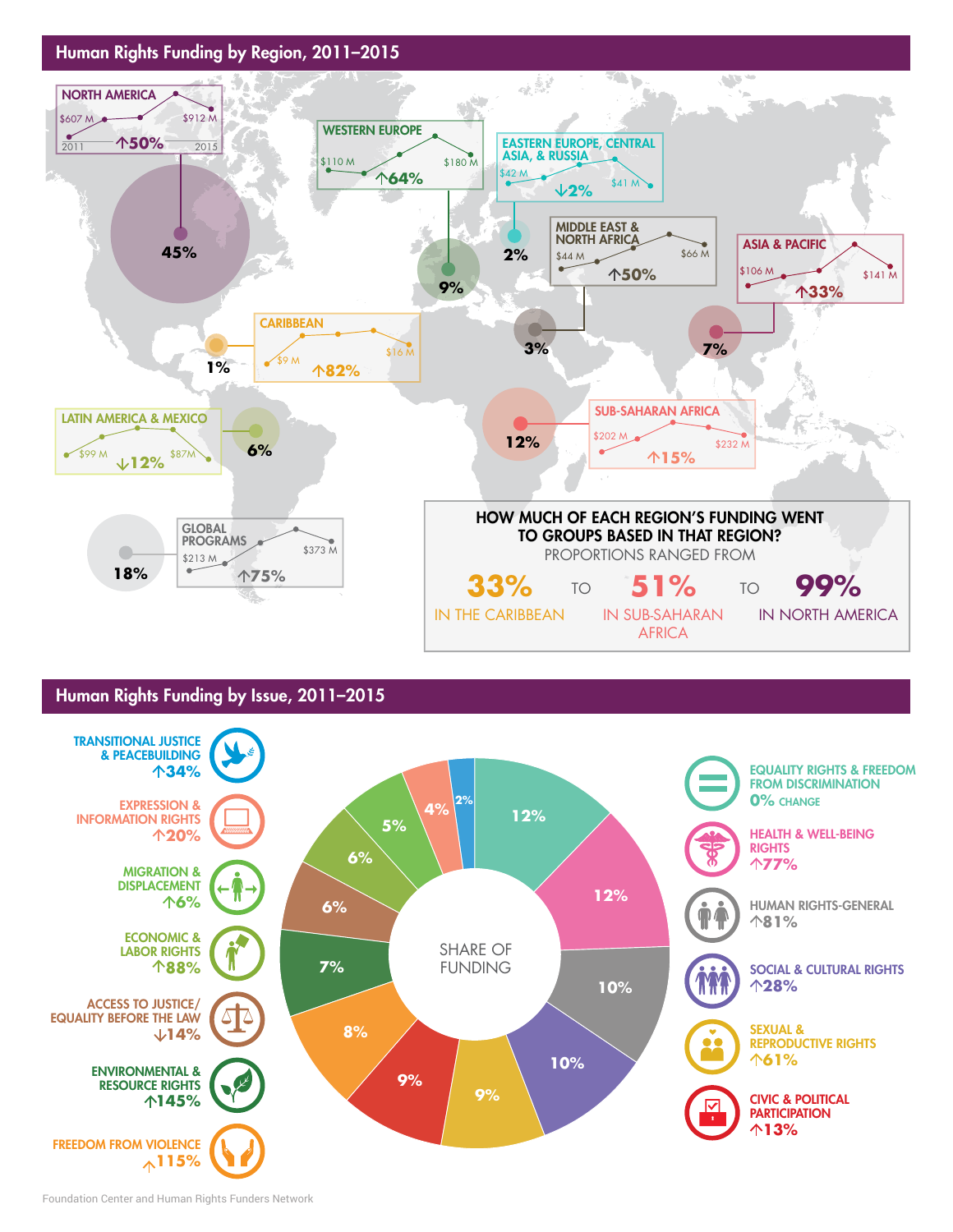#### Human Rights Funding by Population, 2011–2015



#### Human Rights Funding by Strategy, 2011–2015